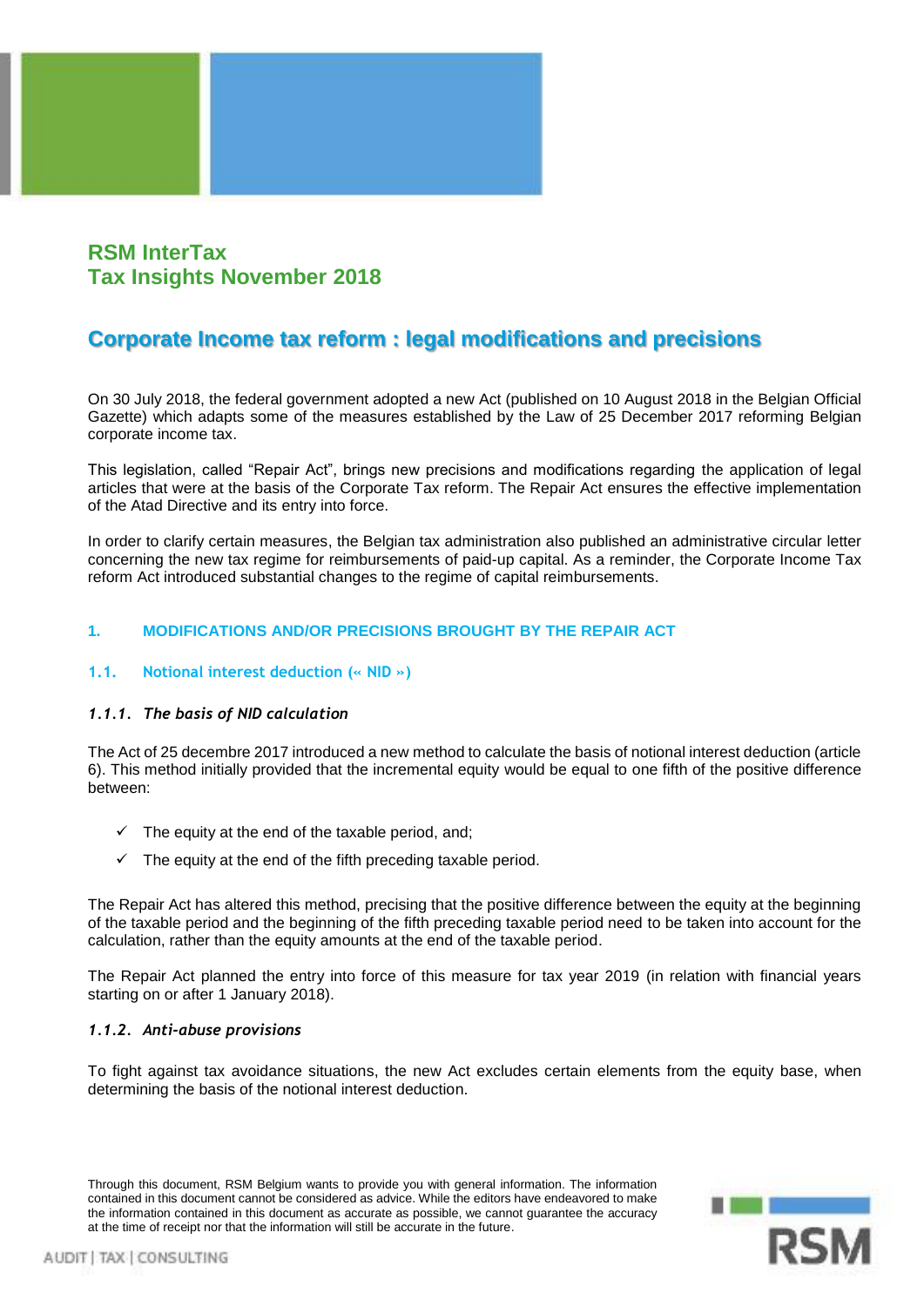

According to the new legislation, the following elements are excluded from the notional interest deduction computation :

- The net fiscal value of a debt receivable towards a taxpayer subject to non-resident tax or a foreign permanent establishment that is established in a country with which Belgium does not have the possibility to control the tax situation (Lack of exchange of information);
- Contributions of capital from a taxpayer which is subject to non-resident tax or from a foreign permanent establishment, which is established in a country with which Belgium does not have the possibility to control the tax situation (Lack of exchange of information);

In these two cases, taxpayers can avoid the application of these exclusions if they proove that the operation answers to legitimate financial or economical needs.

The last situation so-called by the new agreement taken by the government permits to tax authorities to fight with "double-dip" situations. These situations concern the case where a subsidiary received contributions of its mother company, which took out a loan and deducts the interest. There is a double deduction : tax-deductible interest expenses for the mother company and the subsidiary benefits from the notional interest deduction.

#### **1.2. Carried forward dividend received deduction ("DRD")**

In case of tax-exempted reorganisations (mergers, demergers, etc.), Belgian tax law limits the carried forward tax losses of the companies involved in the transaction; the use of these carried forward losses are limited to the net fiscal value in the companies. The Repair Act applies the regime for carried forward tax losses to DRD.

The Act of 30 july 2018 precised in article 17 that the new regime will be applicable to operations realized as from 1 January 2018 and will entry into force the day the law will be published in the Belgian Official Gazette.

#### **1.3. New separate taxation and minimum remuneration**

The Law of 25 December 2017 introduced a separate taxation of 5% for companies (large companies and SME's) which do not grant a minimum of 45.000 EUR as remuneration (or a remuneration equal to company's taxable basis) to at least one of its directors.

This measure is applicable as from 1 January 2018 (tax year 2019). However, it was intially foreseen that the special tax would be increased from 5 % to 10% as of tax year 2021 (taxable period starting the earliest on 1 January 2020). The increase of the separate taxation rate is cancelled by the Act of 30 July 2018.

Regarding related companies, the minimum remuneration is set at 75.000 EUR. The total remuneration attributed to one of the directors (at least half of the company's directors are the same persons), can be considered cumulatively in this respect.

The New Law clarifies that the separate taxation is due by the company which has declared the highest amount of remuneration (while it was originally planned that the separate taxation was due by the company with the highest taxable basis).

Through this document, RSM Belgium wants to provide you with general information. The information contained in this document cannot be considered as advice. While the editors have endeavored to make the information contained in this document as accurate as possible, we cannot guarantee the accuracy at the time of receipt nor that the information will still be accurate in the future.

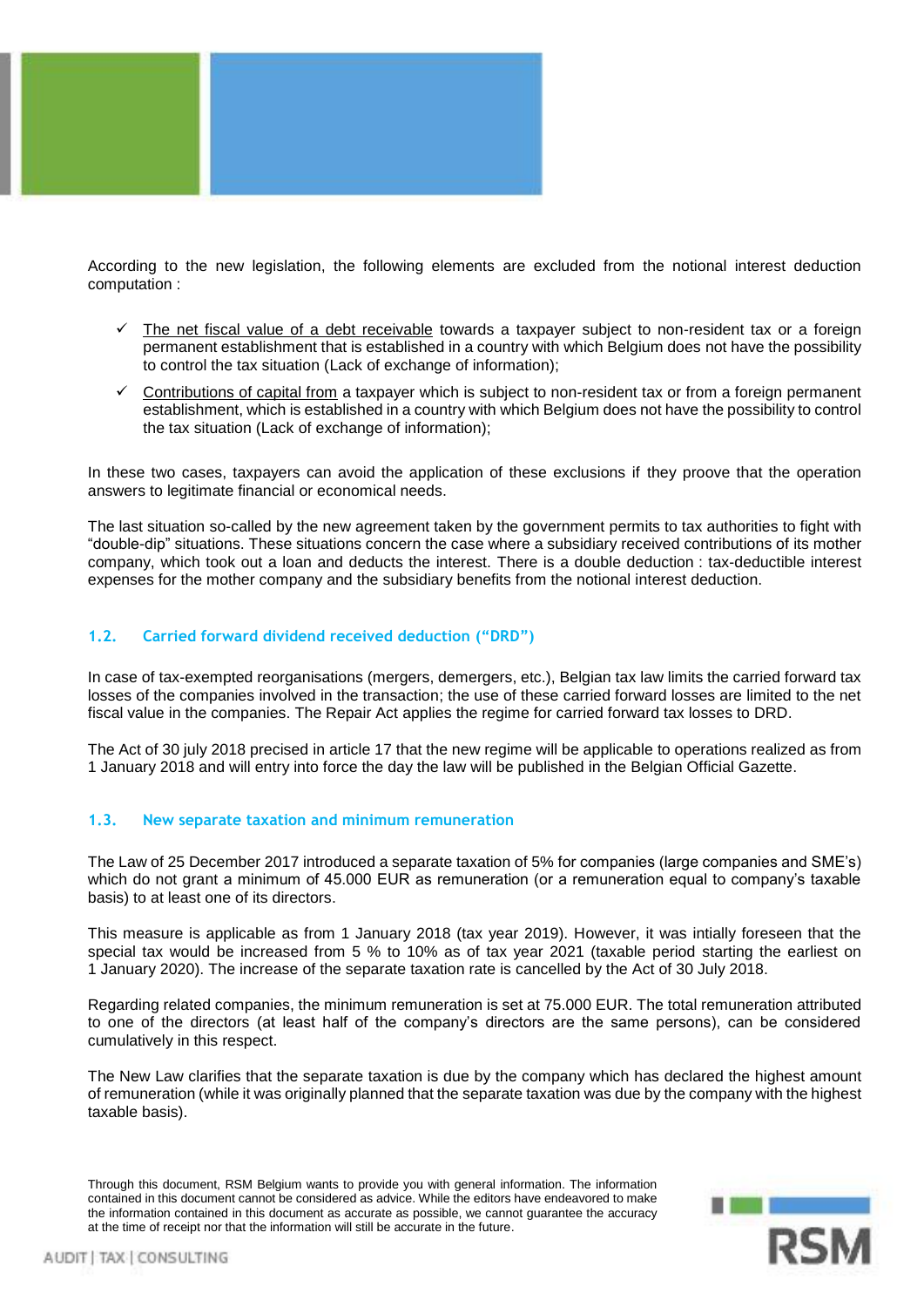

Unlike the Law of 25 Decembre 2017 which let subsist a doubt, the Repair Act explicitly confirms that companies without natural person as director are automatically subject to the application of the separate taxation of 5%. Since such there are no possibilities to grant a remuneration to a natural person in the capacity of director. Therefore, companies can't benefit from the reduced rate of corporate tax.

The entry into force of modification relating to this separate taxation is set at 10 days after the date of the publication in the Belgian Official Gazette, more in particular 20 August 2018.

#### **2. ATAD DIRECTIVE IMPLEMENTATION**

To comply with Directive (EU) 2016/1164 of the Counsil from 12 July 2016, the Law of 25 Decembre 2017 introduced a new rule regarding interest deductibility limitation.

This rule foresees that the deduction of exceeding borrowing costs (in other words, net charge of interests or exceeding charge of interests on interests revenue) is limited to 30% of the EBITDA of the taxpayer or to 3.000.000 EUR. The higher amount must be taking into account.

The exceeding borrowing costs of interests related to contracts concluded before 17<sup>th</sup> June 2016 are out of scope from the interest limitation rule of 30 %. However, they remain subject to the "Thin-Cap" rule (Thin capitalization rule) established by article 198, 11°/1 BITC92.

The Law of 30 July 2018 adds some clarification to the scope of the new interest deduction limitation rule.

These precisions mainly concern Specialised Real Estate Investment Fund ("SREIF") and Regulated Real Estate Companies ("RREC").

Besides the situations to which the rule does not apply according to the Law of 25 December 2017, the Repair Act adds two new cases :

- $\checkmark$  Companies, of which the single or main activity consists of financing real estate assets by emission of real estate certificates;
- ✓ Companies which obtained recognition in accordance with article 2, §1, of the Royal Decree n°55 of 10 November 1967 and which organises the legal statute of companies practicing leasing or companies which practice factoring as main activity, within the financial sector.

#### **3. CIRCULAR LETTER 2018/C/103 ABOUT REIMBURSEMENT OF PAID-UP CAPITAL**

On 2 August 2018, the finance minister published a circular letter 2018/C/103 related to capital reduction realized as from 1 January 2018. The circular letter comments on the application of article 18, §2 to 6 of BITC92 as reformed by the Law of 25 December 2017.

As clarified by the interpretative circular letter, capital decreases made by legal decision of the General Assembly as from 1 January 2018, are subject to a prorata calculation. If a company has (positive) taxed reserves, the reimbursement must be be imputed on paid-up capital (as defined by article 184 BITC92) but also on taxed reserves (included or not in the capital) and on taxed free reserves included in the capital.